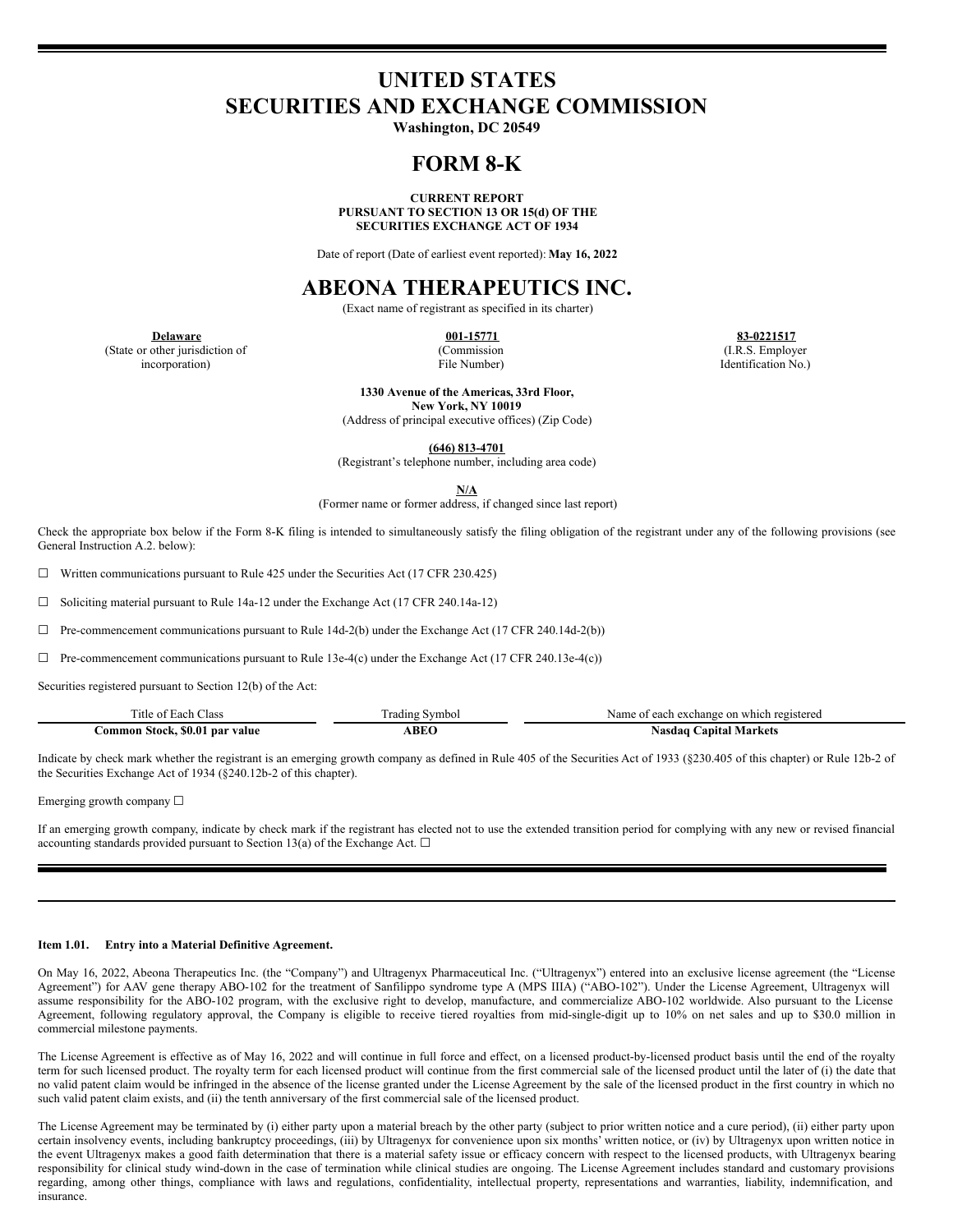The foregoing description of the License Agreement is qualified in its entirety by reference to the complete text of the License Agreement, which will be filed as an exhibit to the Company's Quarterly Report on Form 10-Q for the quarter ending June 30, 2022.

#### **Item 7.01 Regulation FD Disclosure.**

On May 17, 2022, the Company and Ultragenyx issued a joint press release announcing the License Agreement. A copy of the press release is attached hereto as exhibit 99.1.

The information in Item 7.01 of this Current Report on Form 8-K and Exhibit 99.1 attached hereto shall not be deemed "filed" for purposes of Section 18 of the Securities Exchange Act of 1934, as amended (the "Exchange Act"), or otherwise subject to the liabilities of that section, nor shall it be deemed incorporated by reference in any filing under the Securities Act of 1933, as amended, or the Exchange Act, except as expressly set forth by specific reference in such a filing.

#### **Item 9.01 Financial Statements and Exhibits.**

(d) Exhibits.

| Exhibit No. | <b>Description</b>                                                                                                                                  |
|-------------|-----------------------------------------------------------------------------------------------------------------------------------------------------|
|             |                                                                                                                                                     |
| 99.1        | Press release dated May 17, 2022, entitled "Ultragenyx Acquires Global Rights to AAV Gene Therapy ABO-102 for Sanfilippo Syndrome Type A (MPS IIIA) |
|             | from Abeona Therapeutics"                                                                                                                           |
| 104         | Cover Page Interactive Data File (embedded within the Inline XBRL document)                                                                         |

## **SIGNATURE**

Pursuant to the requirements of the Securities Exchange Act of 1934, the registrant has duly caused this report to be signed on its behalf by the undersigned hereunto duly authorized.

> Abeona Therapeutics Inc. (Registrant)

By: */s/ Brendan M. O'Malley*

Name: Brendan M. O'Malley

Title: Senior Vice President, General Counsel

Date: May 17, 2022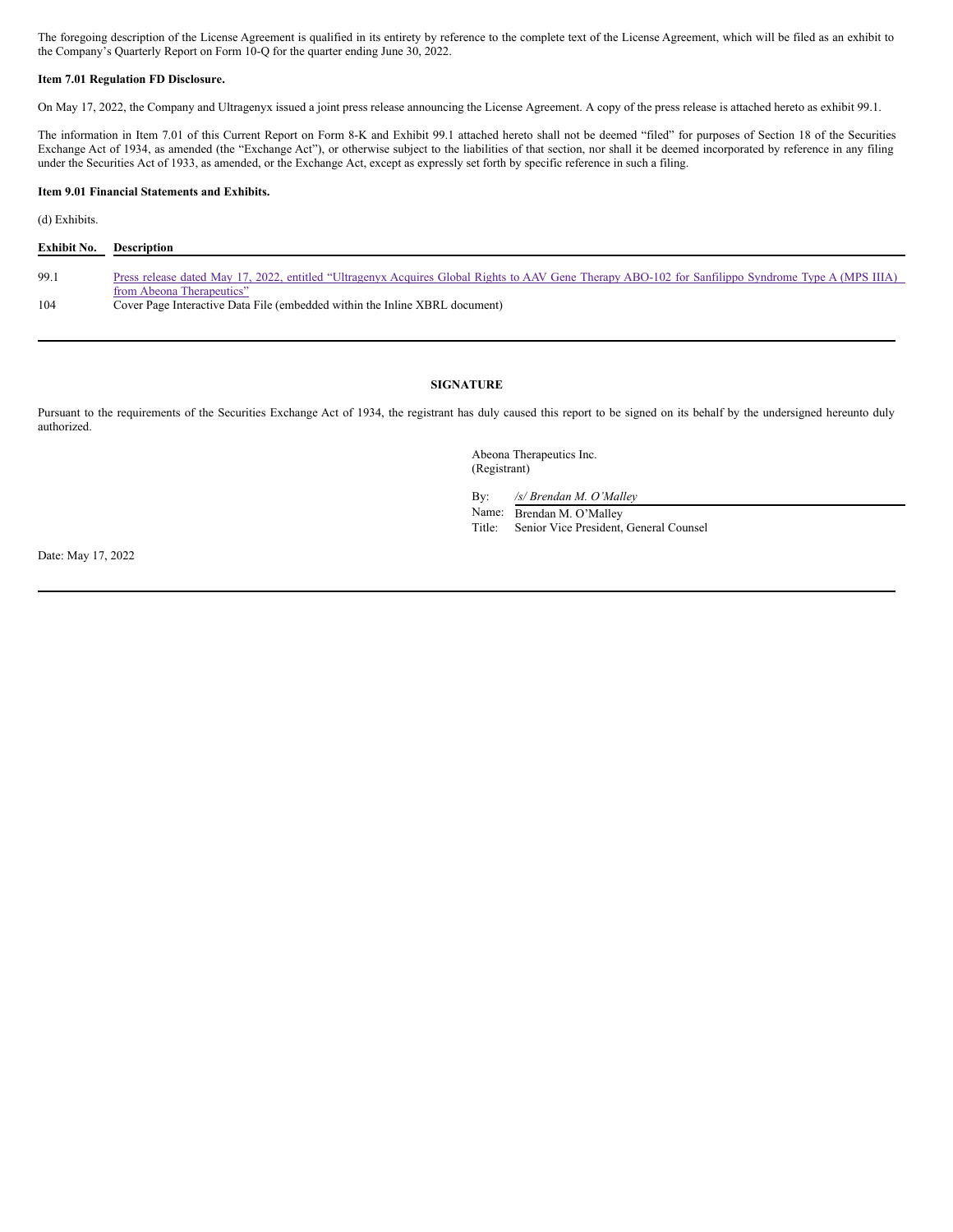

<span id="page-2-0"></span>



### Ultragenyx Acquires Global Rights to AAV Gene Therapy ABO-102 for Sanfilippo Syndrome Type A (MPS IIIA) from Abeona Therapeutics

*ABO-102 / UX111 is being evaluated in ongoing pivotal Transpher A trial in patients with MPS IIIA*

Interim data featured in encore oral presentation at American Society of Gene & Cell Therapy (ASGCT) today

NOVATO, Calif., NEW YORK, NY and CLEVELAND, OH - MAY 17, 2022 - Ultragenyx Pharmaceutical Inc. (NASDAQ: RARE) and Abeona Therapeutics Inc. (Nasdaq: ABEO) today announced an exclusive license agreement for AAV gene therapy ABO-102 (now UX111) for the treatment of Sanfilippo syndrome type A (MPS IIIA). Under the terms of the agreement, Ultragenyx will assume responsibility for the ABO-102 program and in return Abeona is eligible to receive tiered royalties of up to 10% on net sales and commercial milestone payments following regulatory approval.

"Based on promising data from Abeona's clinical program, regulatory feedback to date, and our experience developing treatments for other MPS diseases, we believe ABO-102 has the potential to be a transformative therapy for patients with MPS IIIA," said Emil D. Kakkis, M.D., Ph.D., Chief Executive Officer and President of Ultragenyx. "Our team's expertise in MPS and gene therapy clinical development makes this program a seamless integration and it has the potential to be our first gene therapy to market. The Sanfilippo community has been waiting too long for a first treatment and we believe we can help accelerate this program."

"Data from the ongoing Transpher A trial demonstrate ABO-102 holds significant potential to improve outcomes for patients with MPS IIIA who experience relentlessly progressing neurodevelopmental and physical decline that is life-threatening at a very young age," said Vish Seshadri, Ph.D., Chief Executive Officer of Abeona. "We believe that Ultragenyx, with deep expertise in rare, genetic, metabolic lysosomal storage disorders and a demonstrated commitment towards MPS diseases, is the ideal partner to eventually bring ABO-102 to patients."

Abeona has completed a successful Type B meeting with the U.S. Food and Drug Administration (FDA) regarding the pivotal Transpher A trial to support filing and approval for ABO-102 for the treatment of patients with MPS IIIA. Interim results from the Transpher A trial presented in an encore presentation at the American Society of Gene & Cell Therapy (ASGCT) today demonstrate that neurocognitive development was preserved in children treated before 2 years old or development quotient (DQ) > 60 (n=10) within normal range of a non-afflicted child after treatment with ABO-102  $(3x10^{13} \text{ vg/kg})$ . The interim results also showed continued or stabilized cognitive function and behavioral progress using standard developmental assessments. Some of these patients have reached 24-months post treatment and stabilization or increase in cortical gray matter, total cerebral, and amygdala volumes have been observed. Statistically significant reduction in liver volume was seen with ABO-102 treatment. Dose-dependent and statistically significant reductions in cerebrospinal fluid and plasma heparan sulfate, demonstrating replacement of enzyme activity consistent with levels required for disease correction in the central nervous system, have been sustained in treated patients for two years after treatment. ABO-102 has been well-tolerated with no treatment-related serious adverse events and no clinically meaningful adverse events reported.

"MPS IIIA is characterized by severe neurodegeneration with debilitating symptoms for which there is currently no treatment," said Kevin Flanigan, M.D., director of the Center for Gene Therapy at Nationwide Children's Hospital in Columbus, Ohio, and Transpher A study principal investigator. "The promising results to date suggest a single intravenous dose of ABO-102 AAV-based gene therapy has the potential to help children with MPS IIIA sustain neurocognitive development when they are treated during early stages of their disease."

### **About ABO-102 / UX111**

ABO-102 (now UX111), is a novel gene therapy in Phase 1/2 development for Sanfilippo syndrome type A (MPS IIIA), a rare lysosomal storage disease with no approved treatment that primarily affects the central nervous system (CNS). ABO-102 is dosed in a one-time intravenous infusion using a self-complementary AAV9 vector to deliver a functional copy of the SGSH gene to cells of the CNS and peripheral organs. The therapy is designed to address the underlying SGSH enzyme deficiency responsible for abnormal accumulation of glycosaminoglycans in the brain and throughout the body that results in progressive cell damage and neurodevelopmental and physical decline. The ABO-102 program has received Regenerative Medicine Advanced Therapy, Fast Track, Rare Pediatric Disease, and Orphan Drug designations in the U.S., and PRIME and Orphan medicinal product designations in the EU.

### **About the Transpher A Study**

The Transpher A Study (ABT-001) is an ongoing, two-year, open-label, dose-escalation, Phase 1/2 global clinical trial assessing ABO-102 for the treatment of patients with Sanfilippo syndrome type A (MPS IIIA). The study is intended for patients from birth to 2 years of age, or patients older than 2 years with a cognitive developmental quotient of 60% or above. ABO-102 gene therapy is delivered using AAV9 technology via a single-dose intravenous infusion. The study primary endpoints are neurodevelopment and safety, with secondary endpoints including behavior evaluations, quality of life, enzyme activity in cerebrospinal fluid (CSF) and plasma, heparan sulfate levels in CSF, plasma and urine, and brain and liver volume.

Further details can be referenced here: https://clinicaltrials.gov/ct2/show/NCT02716246

#### **About Sanfilippo syndrome type A (MPS IIIA)**

Sanfilippo syndrome type A (MPS IIIA) is a rare, fatal lysosomal storage disease with no approved treatment that primarily affects the CNS and is characterized by rapid neurodevelopmental and physical decline, often by age three. MPS IIIA has a global incidence of one in 100,000 with a median life expectancy of 15 years.

Children with MPS IIIA present with progressive language and cognitive decline and behavioral abnormalities. Other symptoms include sleep problems and frequent ear infections. Additionally, distinctive facial features with thick eyebrows or a unibrow, full lips and excessive body hair for one's age, and liver/spleen enlargement are also present in early childhood. MPS IIIA is caused by genetic mutations that lead to a deficiency in the SGSH enzyme responsible for breaking down glycosaminoglycans, which accumulate in cells throughout the body resulting in rapid health decline associated with the disorder.